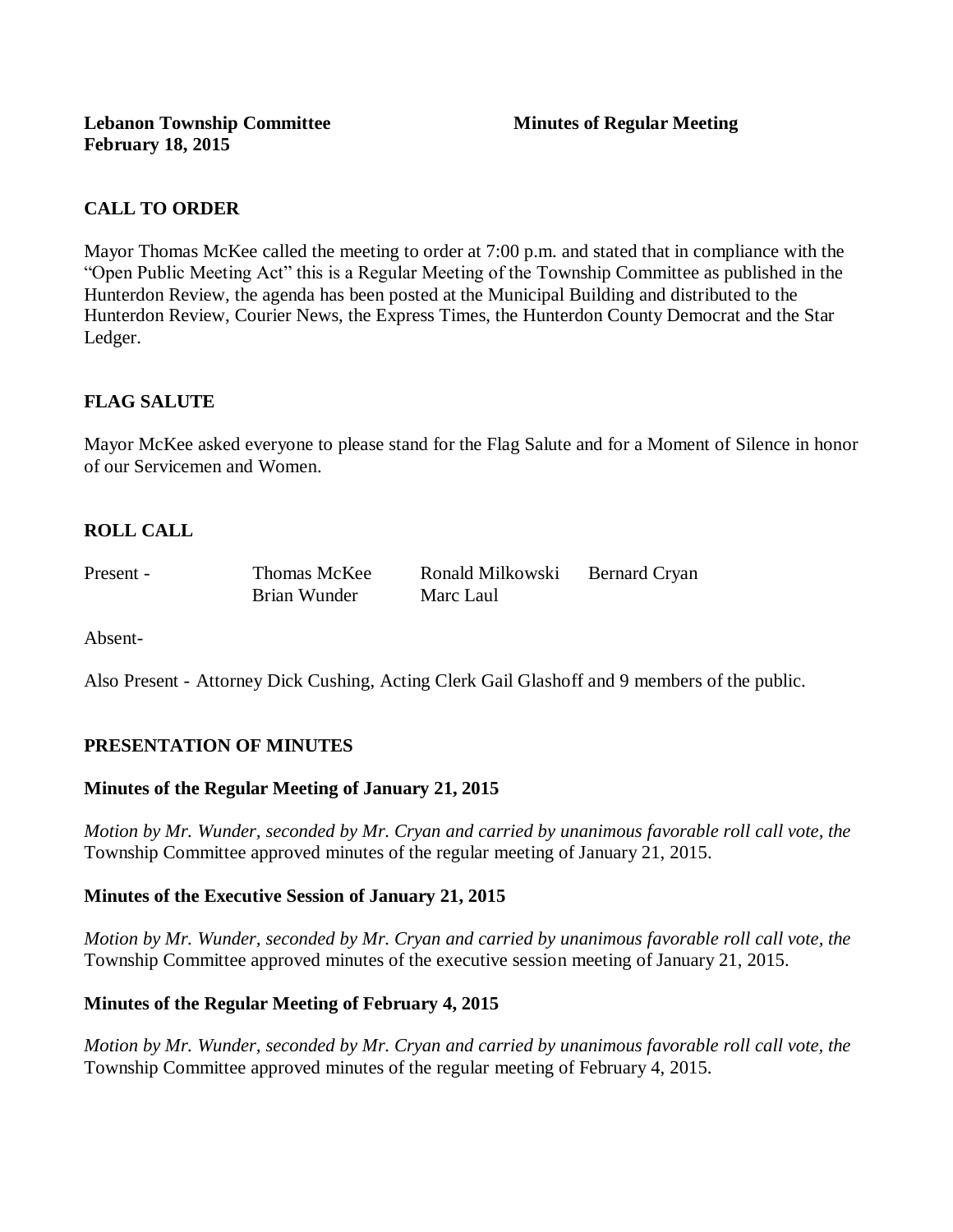LTCM 02/18/2015 Page 2 of 7

### **Minutes of the Executive Session of February 4, 2015**

*Motion by Mr. Wunder, seconded by Mr. Cryan and carried by unanimous favorable roll call vote, the*  Township Committee approved minutes of the executive session meeting of February 4, 2015.

#### **PUBLIC COMMENTS – for agenda items only.**

*Motion by Mr. Cryan, seconded by Mr. Laul and carried by unanimous favorable roll call vote, the* Township Committee opened the public comment portion of the meeting.

Ms. Ruth Ruediger, Coordinator of the North Hunterdon Community Food Pantry informed the Committee that she has been a volunteer with the Pantry for more than 20 years. Ms. Ruediger stated that the Pantry volunteers were truly upset when they found out that they had to leave the Township. Ms. Ruediger stated that they have more than 60 clients and they distribute to 35 units a month, regularly. Monthly; 50 adults and 12 children are served. The Pantry relies on donations from communities and churches and receives assistance from the Boy Scouts and the Girl Scouts. Ms. Ruediger stated that she feels that they are a good presence in the community and there are many people who need them. Mr. Ruediger noted that she realizes that there are problems with the building but would like to work with the Township to keep the Pantry in operation. Mr. Wunder stated that the Committee has interest in keeping the Food Pantry operating. A temporary location needs to be found. Ms. Ruediger stated that due to the Easter holiday approaching they have a very large inventory at this time. Mr. Milkowski stated that it is very cold and with the pipes freezing he has concerns with the Pantry losing their stock if the heat goes off again. Ms. Ruediger stated that there are two refrigerators in the building and there is a freezer outside in the trailer. One of the refrigerators is the Pantry's and one belongs with the building. The Pantry does not own the trailer that houses the freezer. Ms. Ruediger stated that the freezer is very important to the Panty as once a month an order is received from Norwescap, in Phillipsburg, and there are a lot of frozen items. Mr. Ruediger noted that at holiday times they have received 60 frozen turkeys. Mayor McKee asked who owns the television, the printer, the fax machine and the computer. Ms. Ruediger stated that the Panty owns most of the items, however; they do not own the television, the entertainment center and the couches. Mr. Ruediger stated that the Pantry does have tables, chairs and shopping carts that they purchased from the prior Squad. Mayor McKee stated that when the move takes place everyone needs to know who owns what. Mayor McKee stated that the move will have to take place and hopefully the Township and the Pantry can work together in the process. Ms. Ruediger stated that the Pantry will do whatever they can.

Fire Department President, Paul Ibsen, stated that he is willing to meet with Mr. Ruediger to discuss the timeframe of the move. The Fire Department the Food Pantry can work together to work something out until Easter. Mr. Ibsen stated that it appears that the entire building needs to be gutted. The ceiling fell down in the kitchen and the building is in very poor condition. Mr. Wunder asked if the Pantry will be able to use the building once the renovations are complete. Mr. Ibsen stated that the Fire Department membership would have to consider the request. Mr. Wunder stated that when the Township and Squad settled their issues one of the items of the settlement was that the Pantry would be able to remain in the building. Mr. Ibsen stated that the Fire Department has discussed having the Pantry use Fire Station No. 1 if needed. Mr. Ibsen stated that he will speak to the Pantry members and will keep the Committee apprised of the discussions. Discussion was held on the items located in the building and ownership.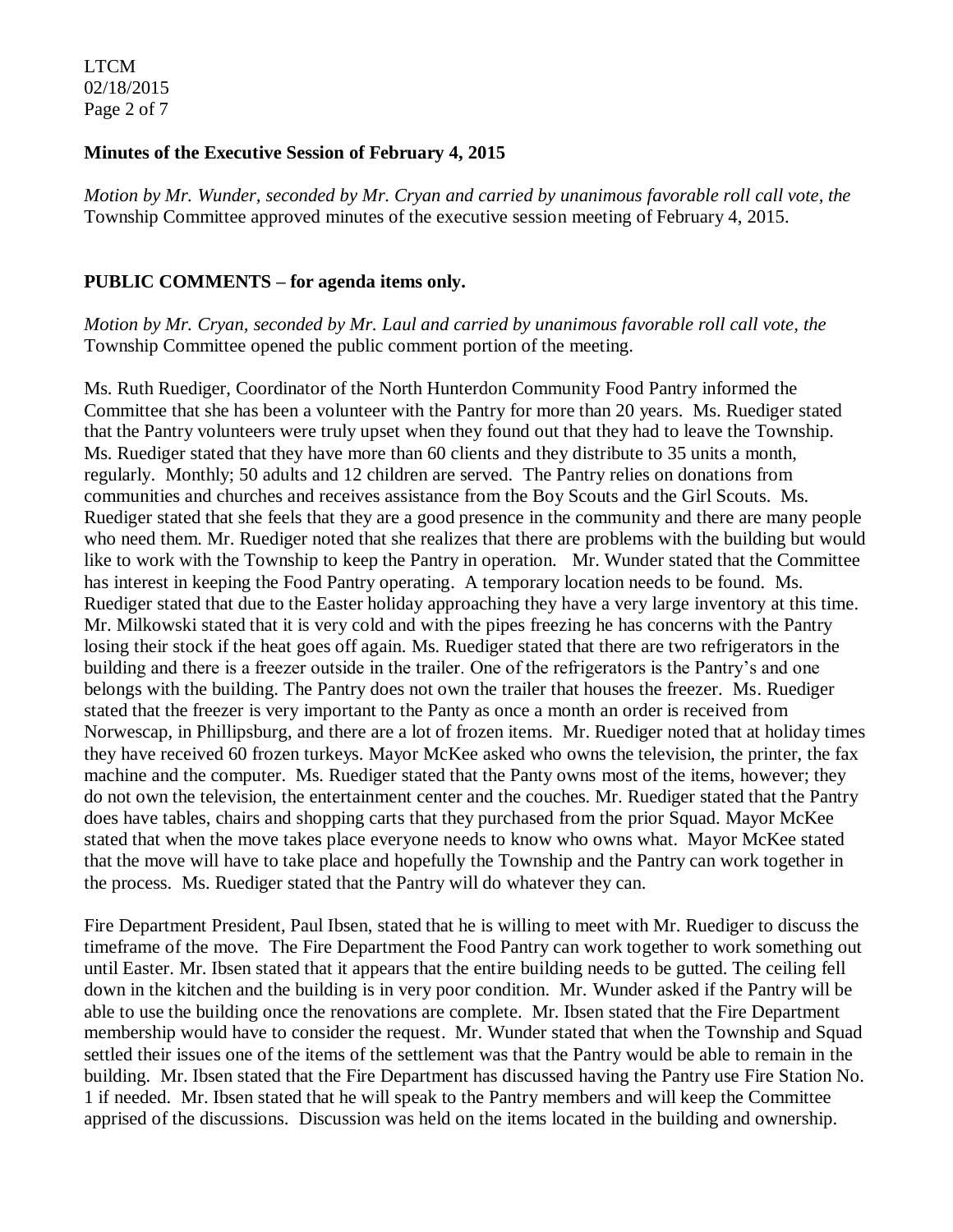LTCM 02/18/2015 Page 3 of 7

Ms. Donna Welbrock stated that when she moved into the Township in 1990 she had a neighbor Ruth who was very welcoming. Ruth had become disabled and needed to utilize the Food Pantry and she would bring her there. Ms. Welbrock feels that it would be a shame for the Pantry to close as there are elderly who rely on the Pantry for their food. There is no other close location that services the community like the Pantry. Ms. Welbrock stated that she would like to see a permanent location for the Pantry. Mayor McKee stated that the Township has worked well with and assisted the Food Pantry by providing them with a site and paying for the electric. The Mayor stated that at this time work needs to be done on the building to make it a sustainable building for the community. Mr. Welbrock asked if the Food Pantry will be able to use the building once the work is completed. Mayor McKee stated that he would like to believe so. Ms. Welbrock stated that the Boy Scouts will be happy to help out in any way that they can. Mr. Cryan stated that during the renovations the Fire Department may be able to work with the Pantry to provide a select location in the building for them.

Mr. Gary Milkowski asked if anyone considered looking into the use of the old buildings at the Hagedorn site. Mr. Gary Milkowski asked if the Food Pantry will hold the Fire Department liable in an instance where the heat goes out in the squad building and they lose food. Mr. Ruediger stated "absolutely not". Mr. Milkowski stated that the Fire Department is tight on space but they will work with the Pantry as best as they can.

*Motion by Mr. Wunder, seconded by Mr. Cryan and carried by unanimous favorable roll call vote, the* Township Committee closed the public comment portion of the meeting.

# **OLD BUSINESS**

### **Length of Service Award Program**

Mayor McKee stated that he asked for LOSAP to be on the agenda as he has some concerns. There have been no records received from the Fire Department in the past three years. Mayor McKee is worried that this may cause a budget nightmare for the Township. Mayor McKee asked the Township attorney to draft a letter informing the Fire Department that the Township Committee needs direction in moving forward from the years that were not reported. If the Committee approves the letter it should then be sent to the Fire Department. The Mayor would also like the Fire Department's thoughts on what to do with the LOSAP program and if they are willing to make the effort of calculating the points in the future.

Mr. Wunder asked how the Committee can abandon the program when it has not been rectified. Mr. Cushing stated that he spoke to Bruce Linger of Lincoln Financial and he feels that it would be a better idea to write to the Fire Department asking them to address specific questions but not to push them into a decision. Mr. Linger feels that it may frustrate the Department because of problems in the past. Mr. Linger informed Mr. Cushing that he would be willing to speak to the Fire Department to discuss the pros and cons of the program. Mr. Cushing stated that Mr. Linger informed him that each year the municipality has to put money into a fund to cover the annual LOSAP contributions. There is also a separate tax for the funds. Mr. Cushing recommended that his letter being amended to suggest that the Fire Department members meet with Mr. Linger to discuss the pros and cons and to be sure that they have all of the information they need to make their decision. Mr. Cushing noted that the program was established by the taxpayers and will need to be terminated through a referendum if need be.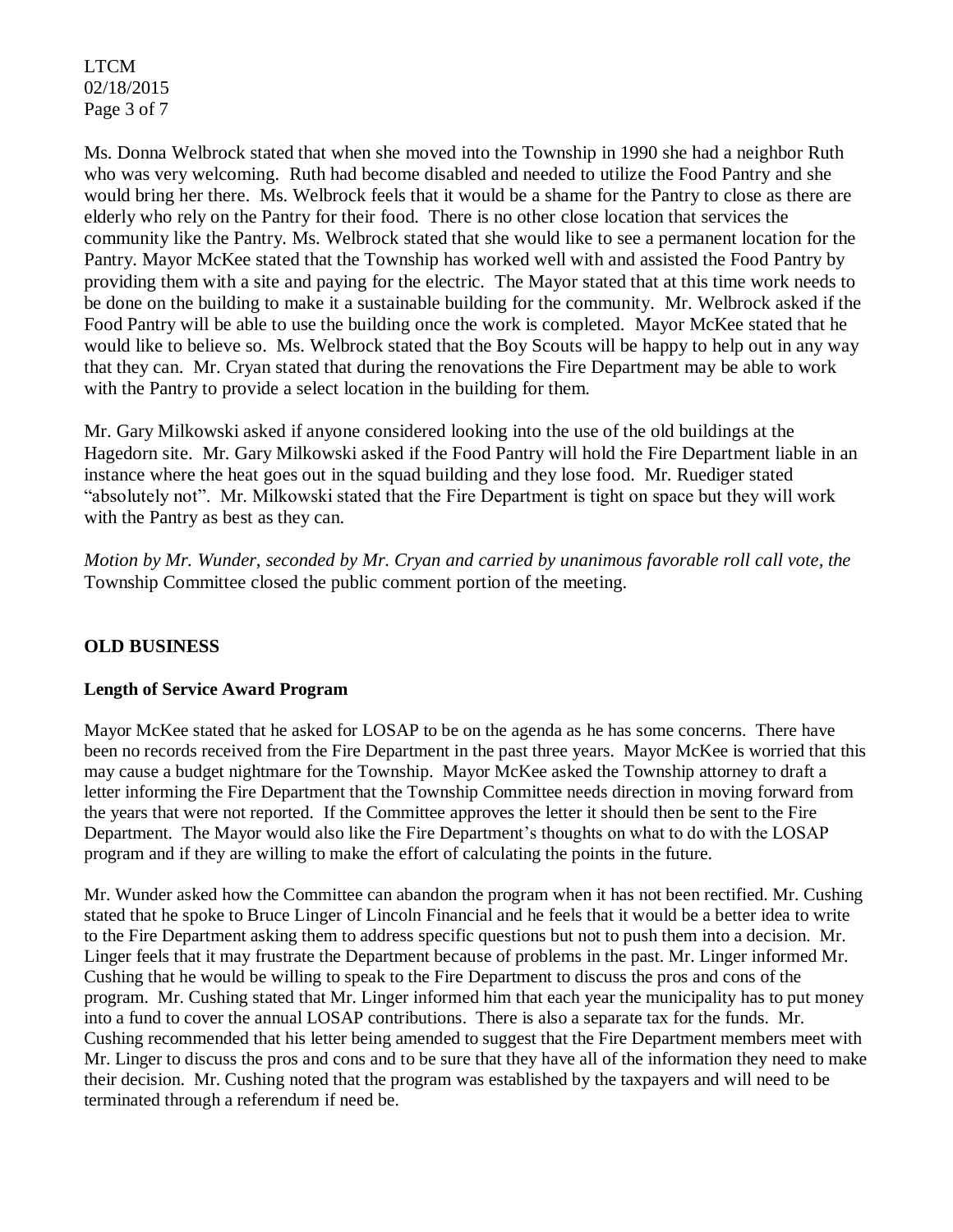LTCM 02/18/2015 Page 4 of 7

*Motion by Mr. Laul, seconded by Mr. Wunder and carried by favorable roll call vote, the Township* Committee authorized Attorney Cushing to amend the letter to include the offer to have Lincoln Financial speak with the Fire Department. The letter will be sent to the Fire Department President. AYES: Wunder, McKee, Laul ABSTAIN: Milkowski, Cryan

Attorney Cushing is going to look into whether a conflict remains in for Mr. Milkowski and Mr. Cryan relative to LOSAP. He will provide the Committee with his opinion. Mr. Wunder noted that the report has not yet been received from the Comptroller's office.

### **Winding Brook Lane**

Mr. Wunder stated that he is still waiting to hear back from the Township Engineer regarding Winding Brook Lane.

### **Historian's Meeting**

Mr. Laul stated that he and Mr. Wunder met with the Historian's and the Freeholders to discuss a grant for the museum. Discussion was held on what to put in the grant application, what may and may not be covered.

### **NEW BUSINESS**

# **Social Affair Permit – Bourbon Street Blues Fest Inc. – 05/16/2015**

*Motion by Mr. Laul, seconded by Mr. Cryan and carried by unanimous favorable roll call vote, the* Township Committee approved a Social Affair Permit for the Bourbon Street Blues Fest Inc. for May 16, 2015.

### **DPW Manager Correspondence – Temporary Employee Resignation**

The DPW Manager sent a letter to the Township Committee informing them of the resignation of Temporary Employee, Brandon Peschel. Brandon informed Mr. Gabriel of his desire to return to work if a full time position should become available. Mayor McKee stated that Mr. Gabriel informed him that Brandon did a great job and was a hard worker. Mr. Gabriel is aware of the Township's budget constraints at this time so he is not requesting to fill the position, however; may need to in the near future.

### **LTVFD President Paul Ibsen Correspondence – Food Pantry**

Discussion was held during public comment.

### **Appoint Recreation Commission Member – 5 Year Term**

Mayor McKee appointed Cathleen Ferns to the Recreation Commission for a 5 year term ending on 12/2019.

### **Schedule Budget Meetings**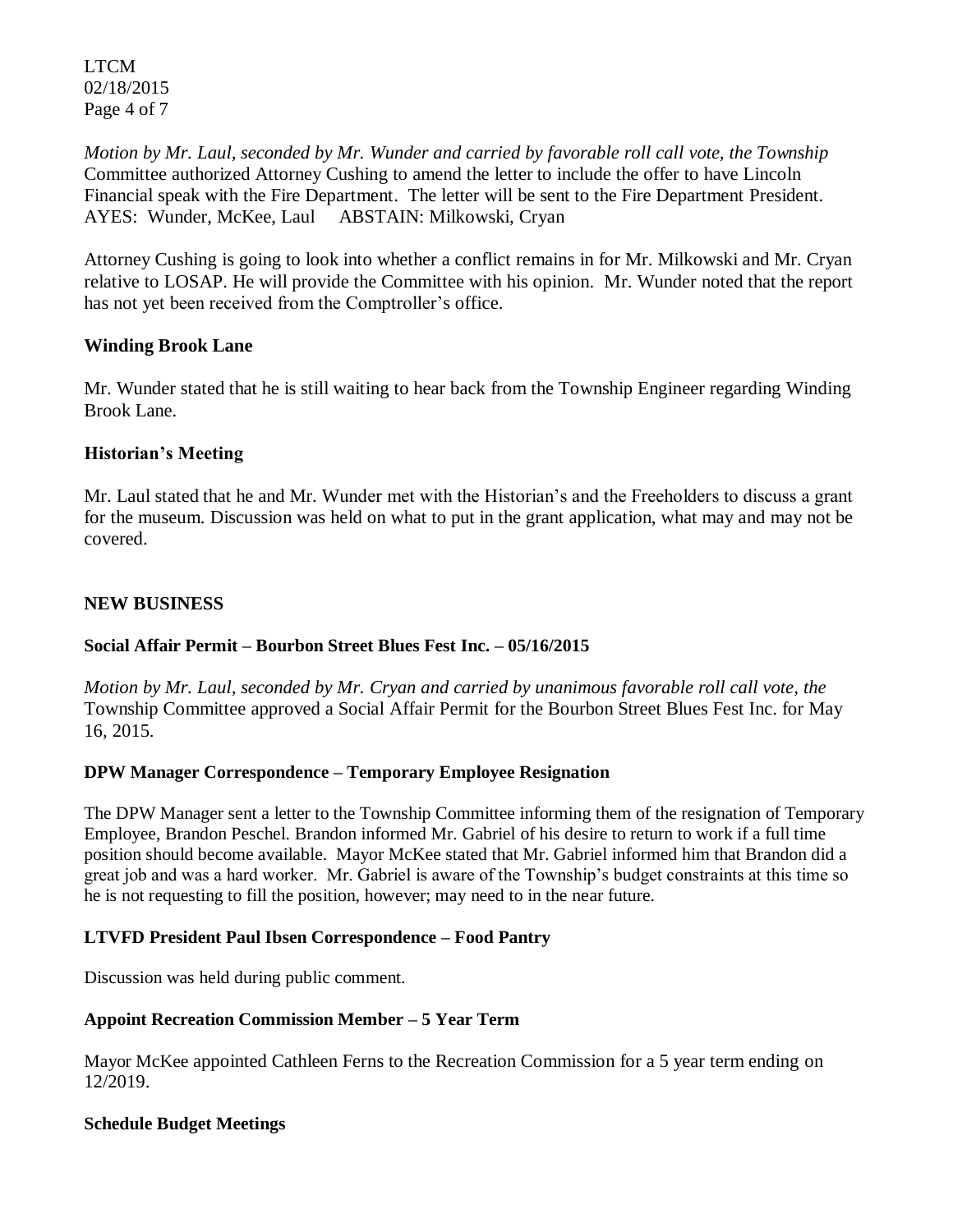LTCM 02/18/2015 Page 5 of 7

The Township Committee scheduled budget meetings to be held on Thursday, March 5, 2015, Thursday, March 12, 2015, Thursday, March 19, 2015 and if necessary, Thursday, March 26, 2015. All meetings will be held at 6:00 p.m.

# **PRESENTATION OF VOUCHERS**

Committee Members provided a description of vouchers exceeding \$1000.00.

*Motion by Mr. Wunder, seconded by Mr. Cryan and carried by unanimous favorable roll call vote, the* Township Committee approved the February 18, 2015 bill list in amount of \$ 98,238.47.

# **CORRESPONDENCE**

**DPW Commendation Letter** – A letter was received from a Township resident commending the DPW for their efforts and commitment during the rough winter months.

# **PUBLIC COMMENTS**

*Motion by Mr. Wunder, seconded by Mr. Cryan and carried by unanimous favorable roll call vote, the* Township Committee opened the public comment portion of the meeting at 7:48 p.m.

Ms. Laurie Ann Williams asked what the status is of the cell tower co-locator rent commencement date. Attorney Cushing stated that the Mayor and Township Committee decided to accept the matter as "status quo". Ms. Williams stated that she realizes the Committee's position but would like to know if payments have been made by Nextel. Mayor McKee stated that Nextel did provide the Township with funds from back to a certain date and have been current with their payments moving forward. There is no retroactive pay due therefore the matter is closed.

*Motion by Mr. Laul, seconded by Mr. Cryan and carried by unanimous favorable roll call vote, the* Township Committee closed the public comment portion of the meeting at 7:52 p.m.

# **Resolution No. 24-2015 –Executive Session**

*Motion by Mr. Wunder, seconded by Mr. Milkowski and carried by unanimous favorable roll call vote,* the Township Committee approved Resolution No. 24-2015 and convened in executive session at 7:54 p.m.

# TOWNSHIP OF LEBANON COUNTY OF HUNTERDON STATE OF NEW JERSEY RESOLUTION NO. 24-2015 RESOLUTION AUTHORIZING EXECUTIVE SESSION

WHEREAS, the Open Public Meetings Act; *N.J.S.A.* 10:4-6 *et seq*., declares it to be the public policy of the State to insure the right of citizens to have adequate advance notice of and the right to attend meetings of public bodies at which business affecting the public is discussed or acted upon; and WHEREAS, the Open Public Meetings Act also recognizes exceptions to the right of the public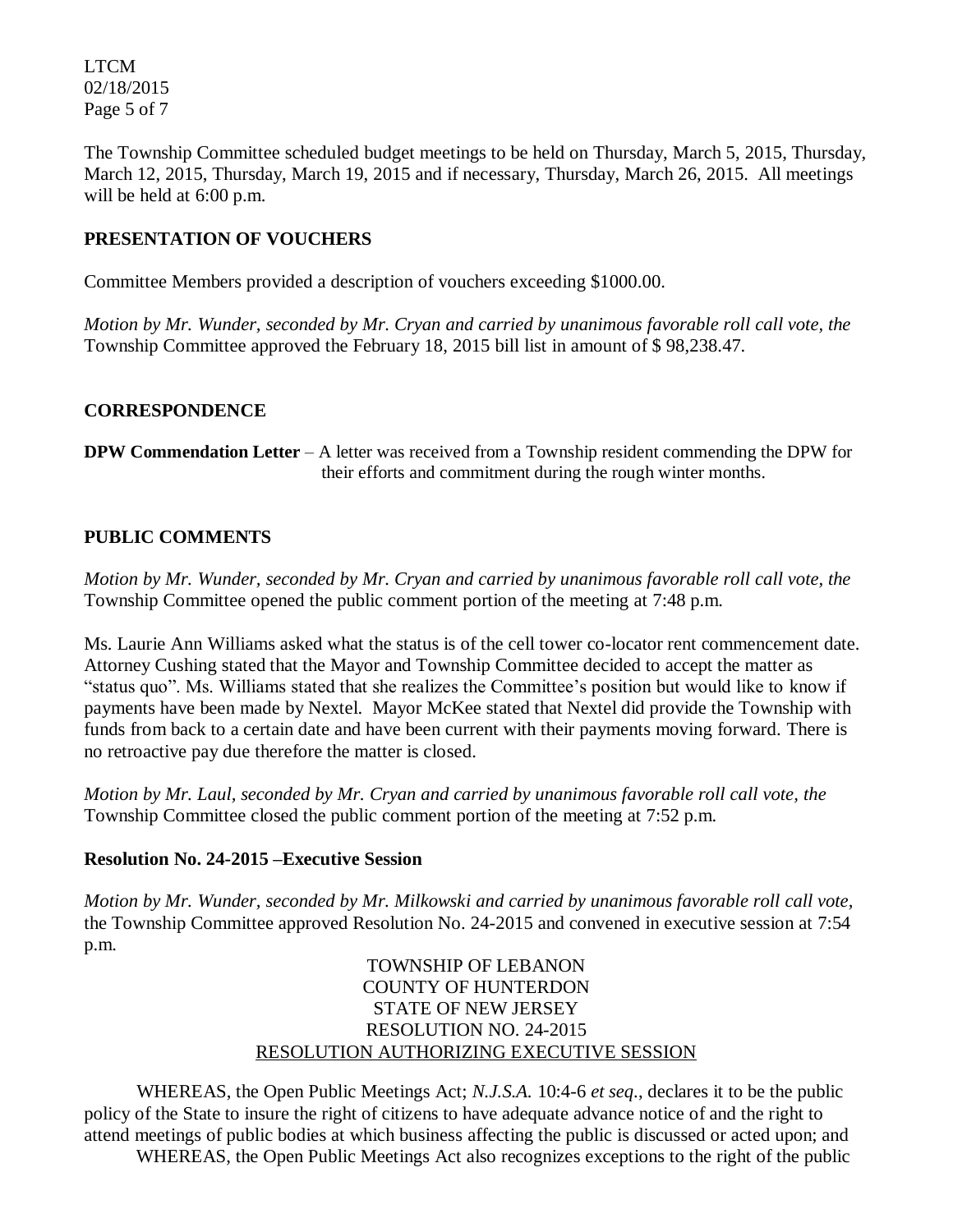LTCM 02/18/2015 Page 6 of 7

to attend portions of such meetings; and

 WHEREAS, the Mayor and Committee find it necessary to conduct an executive session closed to the public as permitted by the *N.J.S.A*. 40:4-12; and

 WHEREAS, the Mayor and Committee will reconvene in public session at the conclusion of the executive session;

 NOW, THEREFORE, BE IT RESOLVED by the Mayor and Committee of the Township of Lebanon, County of Hunterdon, State of New Jersey that they will conduct an executive session to discuss the following topic(s) as permitted by *N.J.S.A*. 40:4-12:

\_\_\_\_\_\_A matter which Federal Law, State Statute or Rule of Court requires be kept confidential or excluded from discussion in public (Provision relied upon:

\_\_\_\_\_\_A matter where the release of information would impair a right to receive funds from the federal government;

A matter whose disclosure would constitute an unwarranted invasion of individual privacy;

X A collective bargaining agreement, or the terms and conditions thereof (Specify contract:

\_\_\_\_\_\_\_\_\_\_\_\_\_\_\_\_\_\_\_\_\_\_\_\_\_\_\_\_\_\_\_\_\_\_\_\_\_\_\_\_\_\_\_); A matter involving the purpose, lease or acquisition of real property with public funds, the setting of bank rates or investment of public funds where it could adversely affect the public interest if discussion of such matters were disclosed; Real Estate Acquisitions

Tactics and techniques utilized in protecting the safety and property of the public provided that their disclosure could impair such protection;

Investigations of violations or possible violations of the law;

 Pending or anticipated litigation or contract negotiation in which the public body is or may become a party; (The general nature of the litigation or contract negotiations is**:**

Professional Service Contracts The public disclosure of such information at this time would have a potentially negative impact on the municipality's position in the litigation or negotiation; therefore this information will be withheld until such time as the matter is concluded or the potential for negative impact no longer exists.

 Matters falling within the attorney-client privilege, to the extent that confidentiality is required in order for the attorney to exercise his or her ethical duties as a lawyer; (The general nature of the matter is:

OR the public disclosure of such information at this time would have a potentially negative impact on the municipality's position with respect to the matter being discussed; therefore this information will be withheld until such time as the matter is concluded or the potential for negative impact no longer exists.*)*;

X Matters involving the employment, appointment, termination of employment, terms and conditions of employment, evaluation of the performance, promotion or disciplining of any specific prospective or current public officer or employee of the public body, where all individual employees or appointees whose rights could be adversely affected have not requested in writing that the matter(s) be discussed at a public meeting; (The employee(s) and/or general nature of discussion is:  $X$  Union Contract\_\_\_\_\_\_\_\_\_ the public disclosure of such information at this time would violate the employee(s) privacy rights; therefore this information will be withheld until such time as the matter is concluded or the threat to privacy rights no longer exists.;

Deliberation occurring after a public hearing that may result in the imposition of a specific civil penalty or loss of a license or permit;

BE IT FURTHER RESOLVED that the Mayor and Committee hereby declare that their discussion of the subject(s) identified above may be made public at a time when the Township Attorney advises

\_\_\_\_\_\_\_\_\_\_\_\_\_\_\_\_\_\_\_\_\_\_\_\_\_\_\_\_\_\_\_\_\_\_\_\_\_\_\_\_\_\_\_\_\_\_\_\_\_\_\_\_\_);